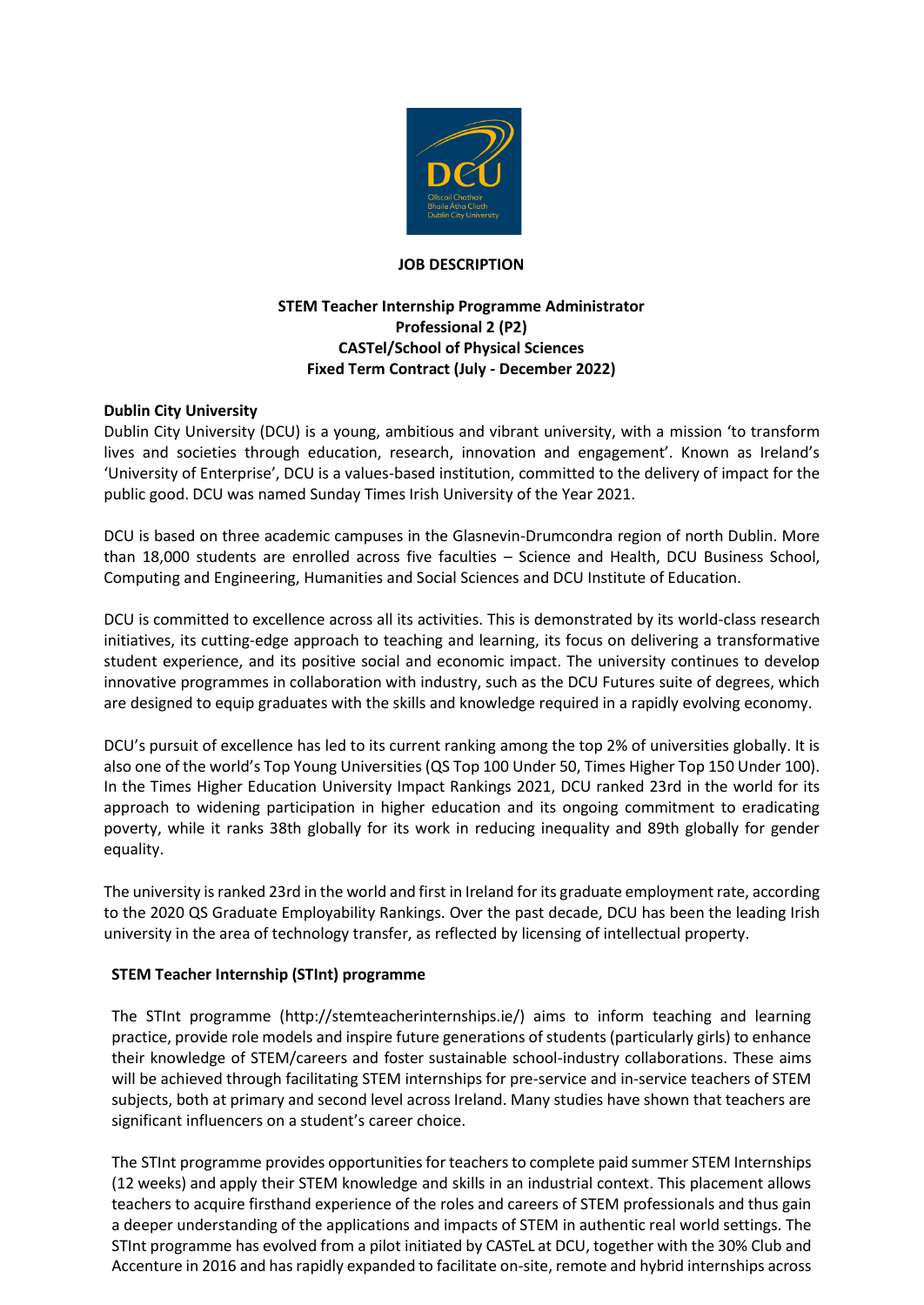Ireland over the past six years. In 2022, the STInt programme aims to offer 75 internships to pre-service teachers from DCU, UCD, MU and UL in partnership with 35 host organisations – Abbvie, Accenture, AIB, Alcon, Alexion, APC & VLE Therapeutics, Apple, Astellas, Bank of Ireland, Boston Scientific, Citi Bank, CÚRAM, Deloitte, DIAS Dunsink Observatory, Eirgrid, Ericsson, Ervia - Irish Water, ESB, EY, Fidelity Investments, Future Neuro, IBM, Intel Movidius, Intel MPE, Jabil, Microsoft, MSD, PwC, Simply Blue Group, SSE Airtricity, Stryker, Vistamilk, Vodafone and Xilinx.

# **Role Profile**

Applications for the position of Programme Administrator with a demonstrated interest and ability in administration and communications in academic and/or industry are now invited. The successful individual will play a key role in supporting the administration of the STint 2022 summer programme, preparing for and launching the STint 2023 programme, assisting with programme evaluation data collection, and actively communicating the opportunities and achievements of the programme.

## **Duties and Responsibilities**

The main duties and responsibilities of this role include but are not limited to:

- Assist with programme activities with hosts, interns and partner institutions participating in the 2022 programme
- Coordinate intern videos for the 2022 programme
- Prepare extended case studies highlighting STint alumni achievements
- Assist with onboarding new and existing host companies for the 2023programme
- Assist with recruiting interns for the 2023 programme
- Update and maintain programme website to highlight the opportunities and achievements of the programme
- Update and maintain the programme social media accounts to highlight the opportunities and achievements of the programme
- Update guidelines for new participating organisations and STInt Interns
- Engage with STInt interns, hosts, and partner universities to record their experiences, feedback and testimonials
- Assist with the preparation of the Annual Report 2022
- Provide administrative assistance for the Programme Manager and Programme Directors

Reporting to the Strategic Programme Manager, Katie Keogh, and supported by the DCU Academic Coordinators, Associate Professor Eilish McLoughlin and Professor Deirdre Butler, the STEM Internship Programme Administrator will focus on assisting with the administration and communication of the STInt Internship programme in 2022.

## **Qualifications and Experience**

Applicants must have a leaving certificate plus a recognised secretarial qualification and 3 years relevant experience OR a recognised secretarial course plus 5 years relevant experience without a leaving certificate.

Applicants must also be able to demonstrate evidence of:

- Strong interpersonal and communication skills both written and verbal
- An ability to work effectively unsupervised, individually and as part of ateam
- Experience of managing social media accounts
- Experience with IT tools relevant to various aspects of the role

Candidates will also ideally have:

- Primary degree or equivalent (NFQ Level 7) in a relevant area
- 1 year relevant experience in administration or communication in an academic and/or industry setting.
- Experience of working in an educational setting
- Familiarity with the issues facing STEM pipelines for future technology jobroles